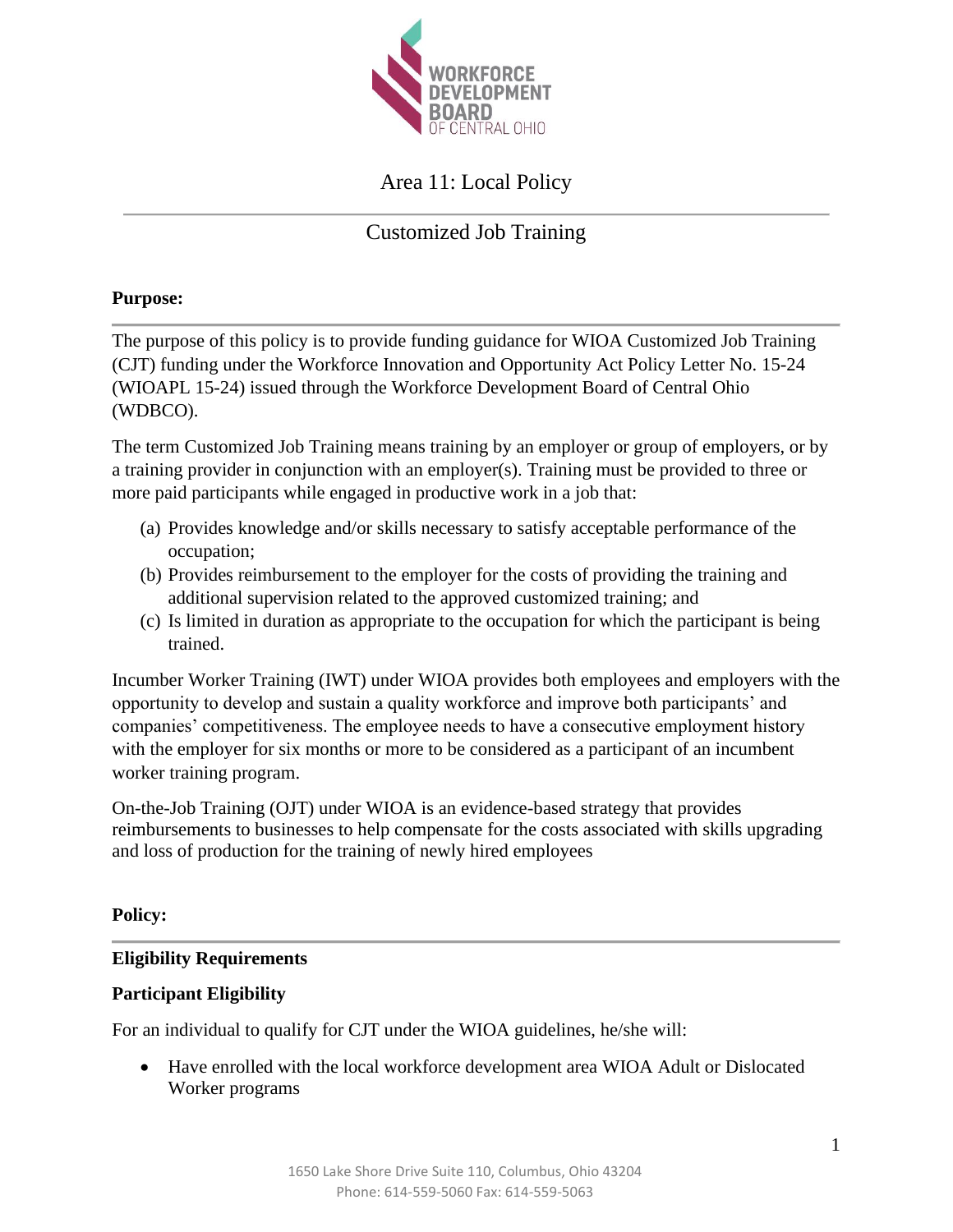- Have completed an initial assessment or evaluation and have been determined to need training to find employment
- Earn less than \$20.00 per hour
- Have an Individual Employment Plan (IEP) that documents the participant's interests, abilities, and needs

## **Employer Eligibility**

Eligible employers able to participate in CJT contracting include: private-for-profit businesses, private non-profit organizations, and public sector employers. An employer will NOT be eligible to receive WIOA CJT training reimbursements if:

- The employer has any other individual on layoff from the same or substantially equivalent position
- The CJT would infringe upon the promotion of or displacement of any currently employed worker or a reduction in their hours
- The same or a substantially equivalent position is open due to a hiring freeze
- The positions are for seasonal employment
- The position is not full time (i.e. minimum of 32 hours per week)

#### **Occupational Eligibility**

CJT funding must be used on local In-Demand Occupations (IDOs) which lead to employment opportunities enabling the participant to become economically self-sufficient, benefit owning and career pathing opportunity. The IDO will contribute to the occupational development and upward mobility of the participant

At the time of completion of the CJT program, individuals must be employed in occupations that meet the following criteria:

- Hourly wage must be at or above the self-sufficiency wage or the employee's starting wage, if starting wage. was higher than the self-sufficient wage
- Occupation must be a local IDO (to be determined by WDBCO)
- The occupation must be a full-time permanent position following the training (minimum of 32 hours per week). CJT funding must be used on local In-Demand Occupations (IDOs) which lead to employment opportunities enabling the participant to become economically self-sufficient, benefit owning and career pathing opportunity. The IDO will contribute to the occupational development and upward mobility of the participant

#### **General WIOA Customized Job Training Requirements.**

• WIOA CJT contracts shall not be made with employers who have previously exhibited a pattern of failing to provide CJT participants with continued long-term employment with wages, benefits and working conditions that are equal to those provided to regular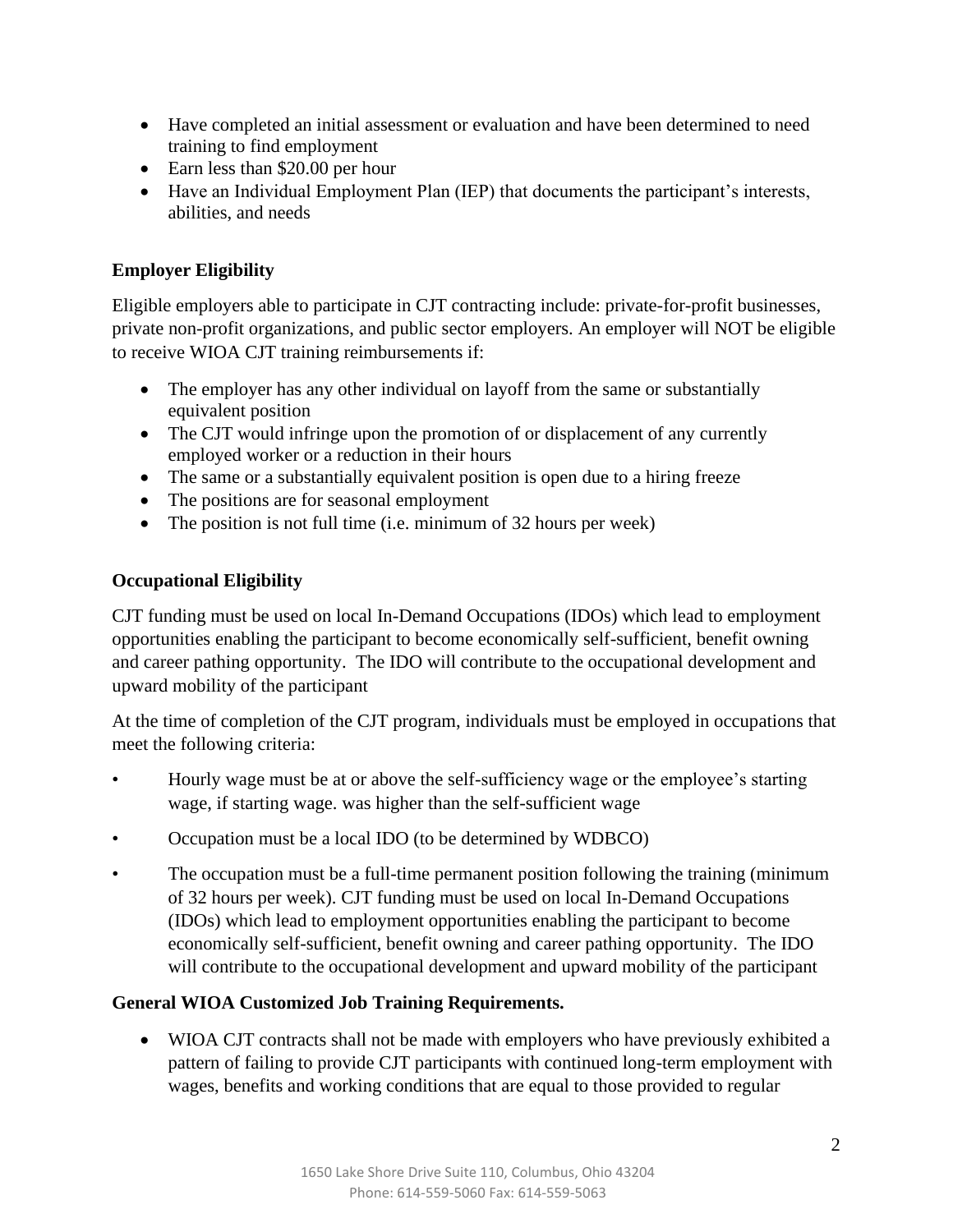employees who have worked a similar length of time and are doing the same type of work.

- When funds are available, priority in WIOA CJT contracts will be given for new hires with an employer. When funds are available, WIOA CJT contracts may be written for eligible employed or unemployed workers when:
	- o The employee is not earning at least \$20.00 per hour. Priority in funding will be given to those individuals not earning a self-sufficient wage as determined by the WDBCO's Self Sufficiency Policy.
	- o The CJT relates to the introduction of new technologies, introduction to new production and services procedures, upgrading to new jobs that require additional skills, workplace literacy, or other appropriate purposes identified by the WDBCO.
	- o The participants have been determined to be eligible to participate in and who are receiving services (Except for follow-up services) under a program authorized by WIOA
- It is expected that employers that use CJT funding will maintain the employment of the individual receiving the training as a full-time employee, provide benefits and working conditions at the same level and to the same extent as other employees working a similar length of time, and doing the same type of work for at least six months following the training.
- CJT contracts will generally not be written for low skill jobs that generally would require little or no training.
- Per WIOA regulations (20 CFR 683.200(g)), "no individual may be placed in an employment activity if a member of that person's immediate family is directly supervised by or directly supervises that individual." For the purpose of this policy, the term "immediate family" includes a spouse, child, son-in-law, daughter-in-law, parent, mother-in-law, father-in-law, sibling, brother-in-law, sister-in-law, aunt, uncle, niece, nephew, stepparent, step-child, grandparent, and grandchild.
- CJTs differ from an OJT (On-the-Job Training contract) based on volume (an employer or group of employers requiring more than five of the same/similar positions filled) and complexity (CJT trains each participant for the same skill set rather than individualized job skills)
- The entity providing the training, whether the employer or a contracted training provider, must apply to be considered by the WDBCO.

# **WIOA Customized Job Training Length**

The maximum time frame for an CJT is 6 months. Duration of an CJT is a function of training needed, NOT the maximum funding allowed under this policy. WIOA program services staff should consult with the employer and use the Occupational Information Network's (ONET)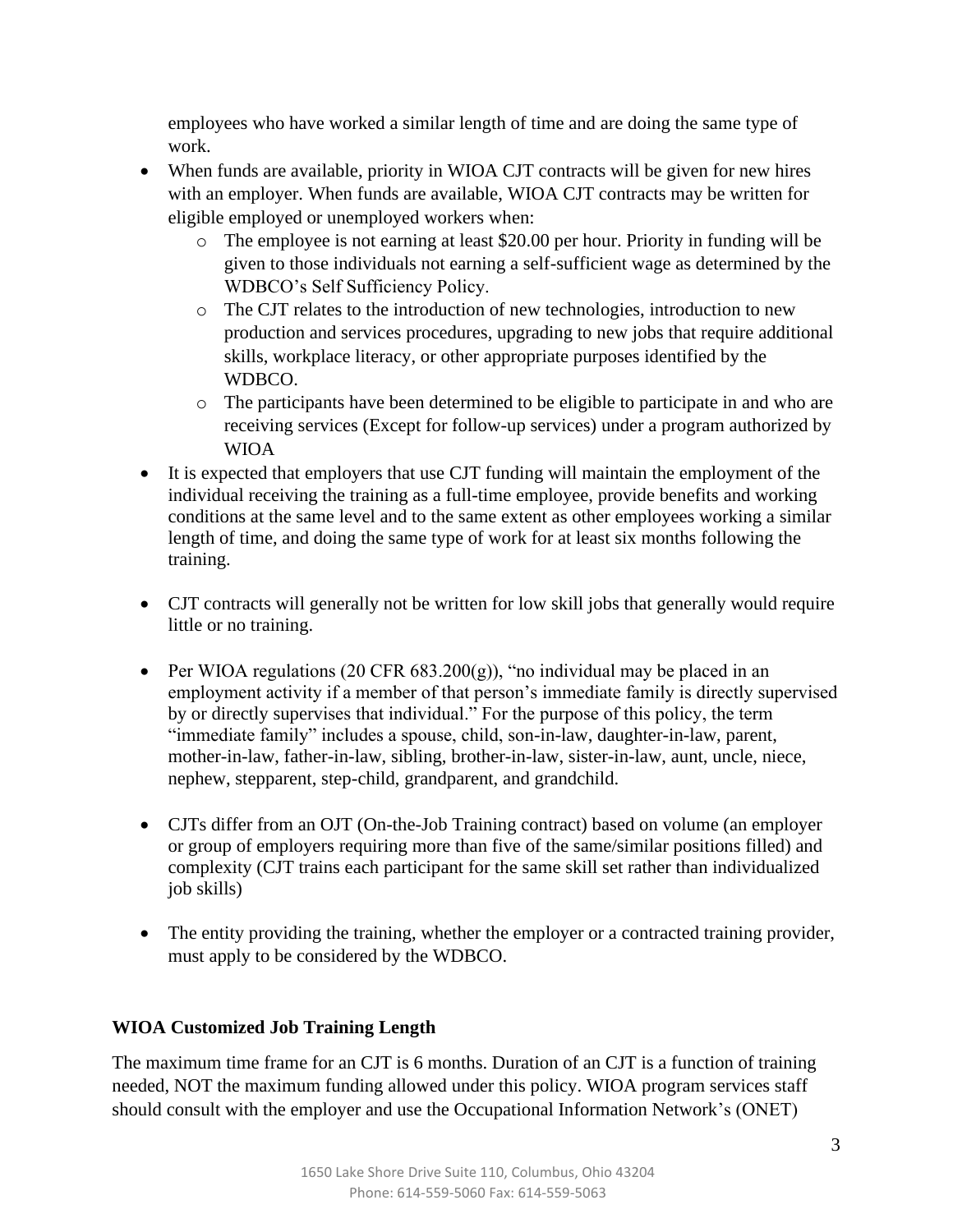Specific Vocational Preparation Range (SVP) to determine the appropriate recommended occupational training needed.

# **WIOA Customized Job Training Funding Levels**

Employers participating in Customized Job Training must pay a significant cost of the CJT training. This payment can be in cash or in-kind services. CJT funding cannot be used for the wages of incumbent workers while they participate in training but may be used to fund the cost of administering the training, including the wages of the trainer. The wages of unemployed individuals hired as a result of CJT funding availability are eligible to be reimbursed through CJT funding.

Companies will be reimbursed up to \$1,000 per individual under the CJT contract for training costs utilizing a percentage of the total cost of the training and based on company size. This will assist in making CJTs available to more companies and more cost effective. The WDBCO will consider exceptions to the cap on training funds and the reimbursement schedule below. Changes to the reimbursement schedule will be considered for trainings in which the recipient receives an industry recognized credential, for employers utilizing CJT services for the first time, or for groups of three or more employers offering the same training to their respective employees.

The level of reimbursement to the employer is determined by the employer size:

| 50 or fewer employees | $= 80\%$ of the cost of training for the employer, up to \$1,000 per<br>individual |
|-----------------------|------------------------------------------------------------------------------------|
| 51-100 employees      | $= 60\%$ of the cost of training for the employer, up to \$1,000 per<br>individual |
| 101 or more employees | $=$ 40% of the cost of training for the employer, up to \$1,000 per<br>individual  |

Employer size is determined by the number of employees at the time of the execution of the Customized Job Training contract.

## **Employer Requirements**

Participating employers must guarantee that:

- All participants shall be provided benefits and working conditions at the same level and to the same extent as other employees working a similar length of time and doing the same type of work. This will include unemployment compensation coverage where the employer is normally required to provide such coverage to its employees.
- The position provides the participant benefits per company policy (i.e. insurance, paid leave, profit sharing) other than those required by law.
- The training to be provided will be in accordance with WIOA  $181(a)(1)(A)$  and 20 CFR 683.275 for wage and labor standards. Worker protection requirements are set forth in WIOA Sections 181(a)(1)(A) and (B), (b) (2), (3), (4), and (5) and 188.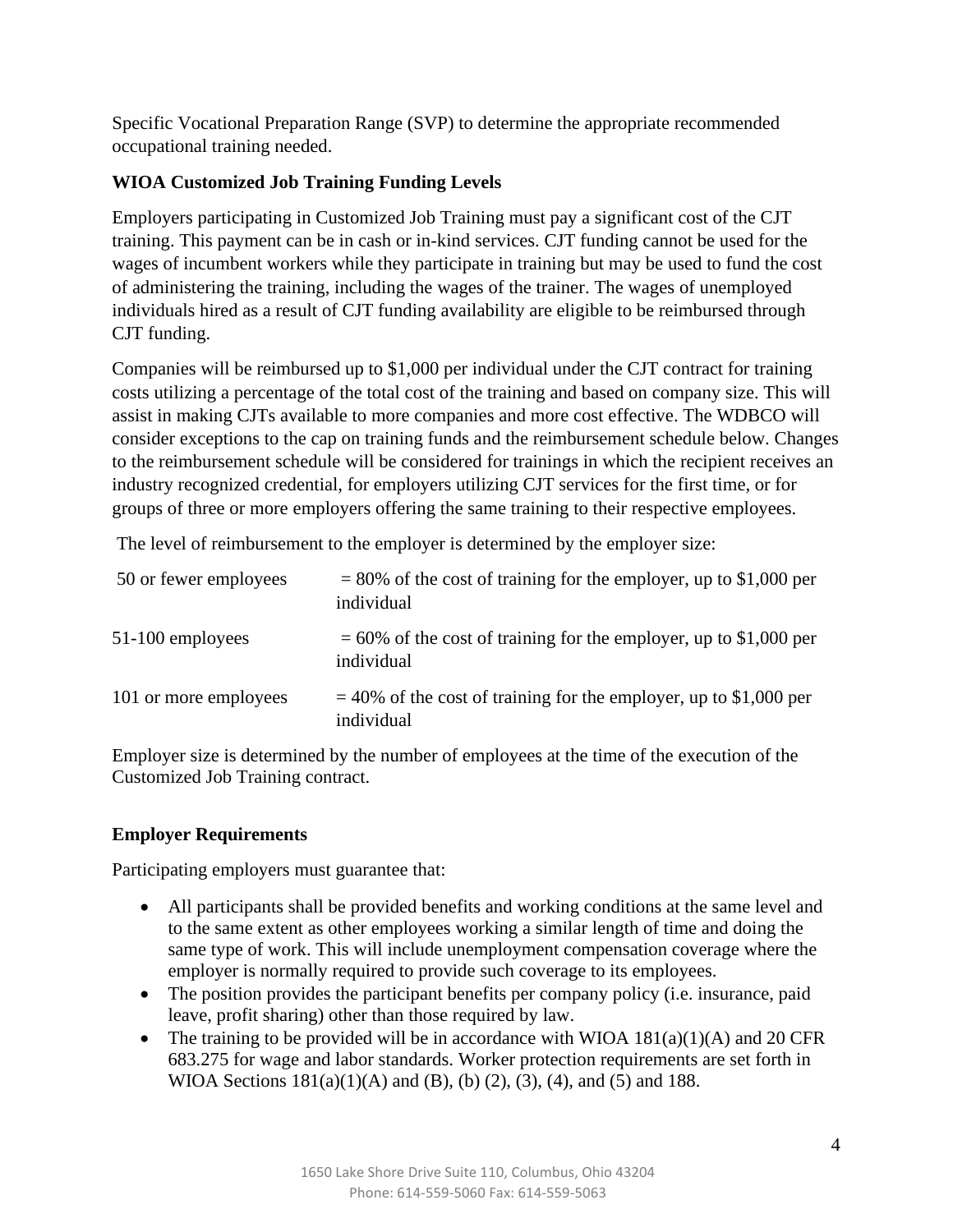- The employer agrees to cooperate with monitoring efforts as required by WIOA legislation and adhere to all other applicable local, state, and federal requirements
- Funds are not used to directly or indirectly assist, promote, or deter union organizing.
- The employer agrees to respond to staff requests for wage and retention information of participants.
- The employer commits to retain the trained employees for a period of a minimum of six months following the completion of training. Failure to do so may result in the employer being ineligible to receive further NWPA WDB training funds for a period of one year.
- If the participating employer(s) has recently relocated, resulting in the loss of employment of any employee of such business at the original location in the U.S., incumbent worker training contracts may not be granted to the employer until after 120 days have passed since the relocation.

#### **Funding Exceptions**

The WDBCO is aware that extenuating circumstances may require additional funding beyond the cap outlined in the policy and will consider exceptions based on employer input. Written requests for an exception should be submitted to the WDBCO.

#### **REFERENCE**

WIOA Section  $134(c)(3)(h)$ 20 CFR 680.760 20 CFR 680.770